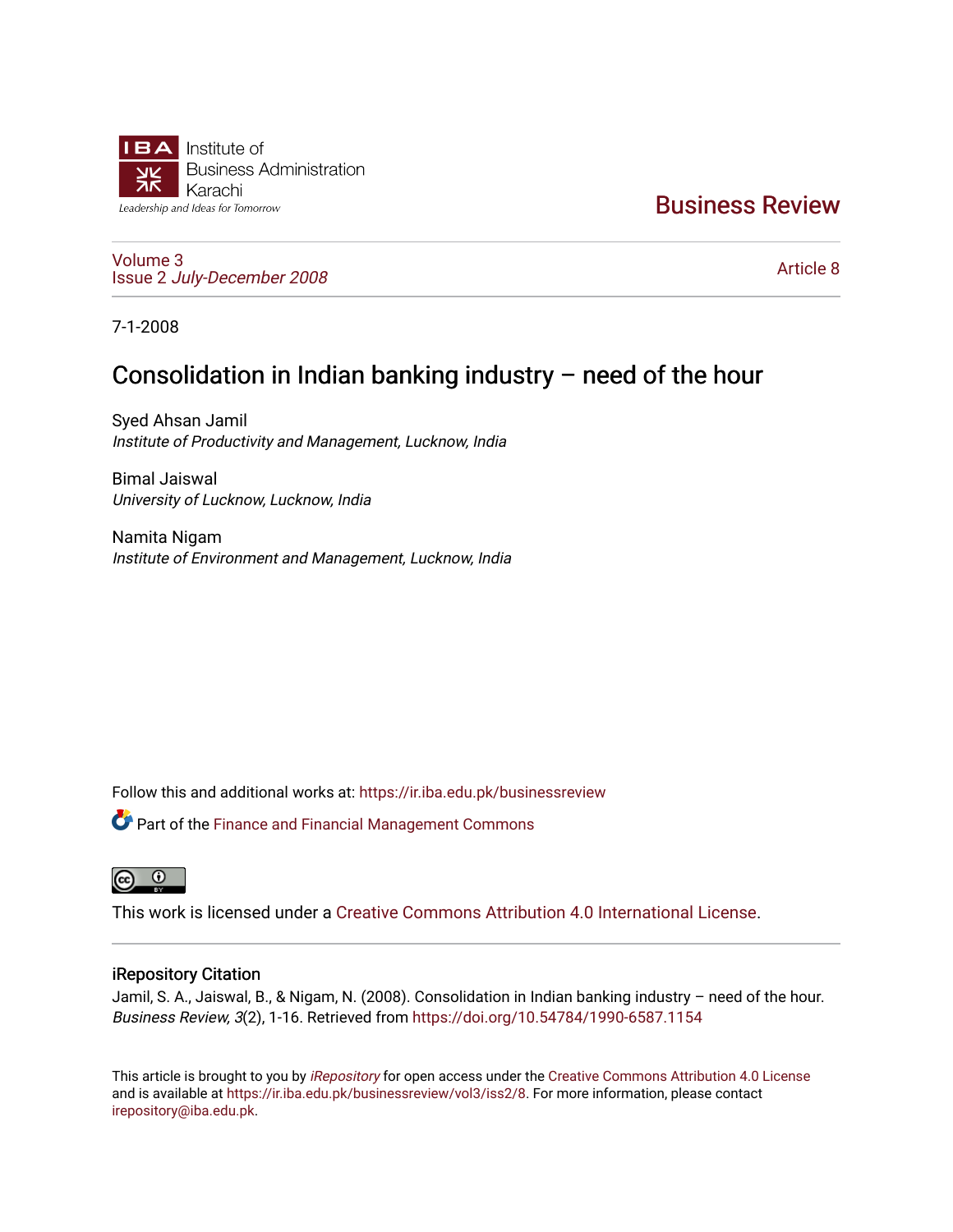### **DISCUSSION**

# **Consolidation in Indian Banking Industry-Need of the Hour**

**Syed Ahsan Jamil**  Institute of Productivity and Management, Lucknow, India

> **Bimal Jaiswal**  University of Lucknow, Lucknow, India

> > **Namita Nigam**

Institute of Environment and Management, Lucknow, India

#### **ABSTRACT**

This study is aimed at trying to unravel the fast and metamorphic changes been This study is aimed at trying to unravel the fast and metamorphic changes been brought about within the Indian banking industry. With the government in India clearly specifying that it will liberalize the entry of foreign banks in India by 2009 alarm bells have started ringing for underperforming banks who largely nurtured under government protection and lack of competition. It is now a fight for survival. Consolidation seems to be the only viable solution for most of theses beleaguered banks.

**Key words:** consolidation, Mergers, Non-performing assets, Capital adequacy Ratio

#### **INTRODUCTION**

"The world goes up and the world goes down. And the sunshine follows the rain; And yesterday's sneer and yesterday's frown can never come over again. All things must change to something new, to something strange." Since India treaded on the path of liberalization, globalization and privatization, it ushered in a new phenomenon in the Indian Corporate World too – Corporate Restructuring. The last decade brought about *'sea of a change'* in the corporate approach of how to do business. There was an awakening, from the common people to government, to top economic guru, towards the revamping of the entire spectrum of India's economic scenario. In fact last decade witnessed the greatest rush of merger and acquisition activity in the history of India's corporate sector post reform period. It is race for survival once again proving the Darwin's theory of – *'Survival of the fittest'.*

The Indian Banking industry, one of the pillars of economic growth of the country also saw hectic activities to consolidate and restructure given the winds of changes every where. This paper is an attempt to showcase the imminent changes that are bound to bring metamorphic and far reaching changes in the Indian banking milieu.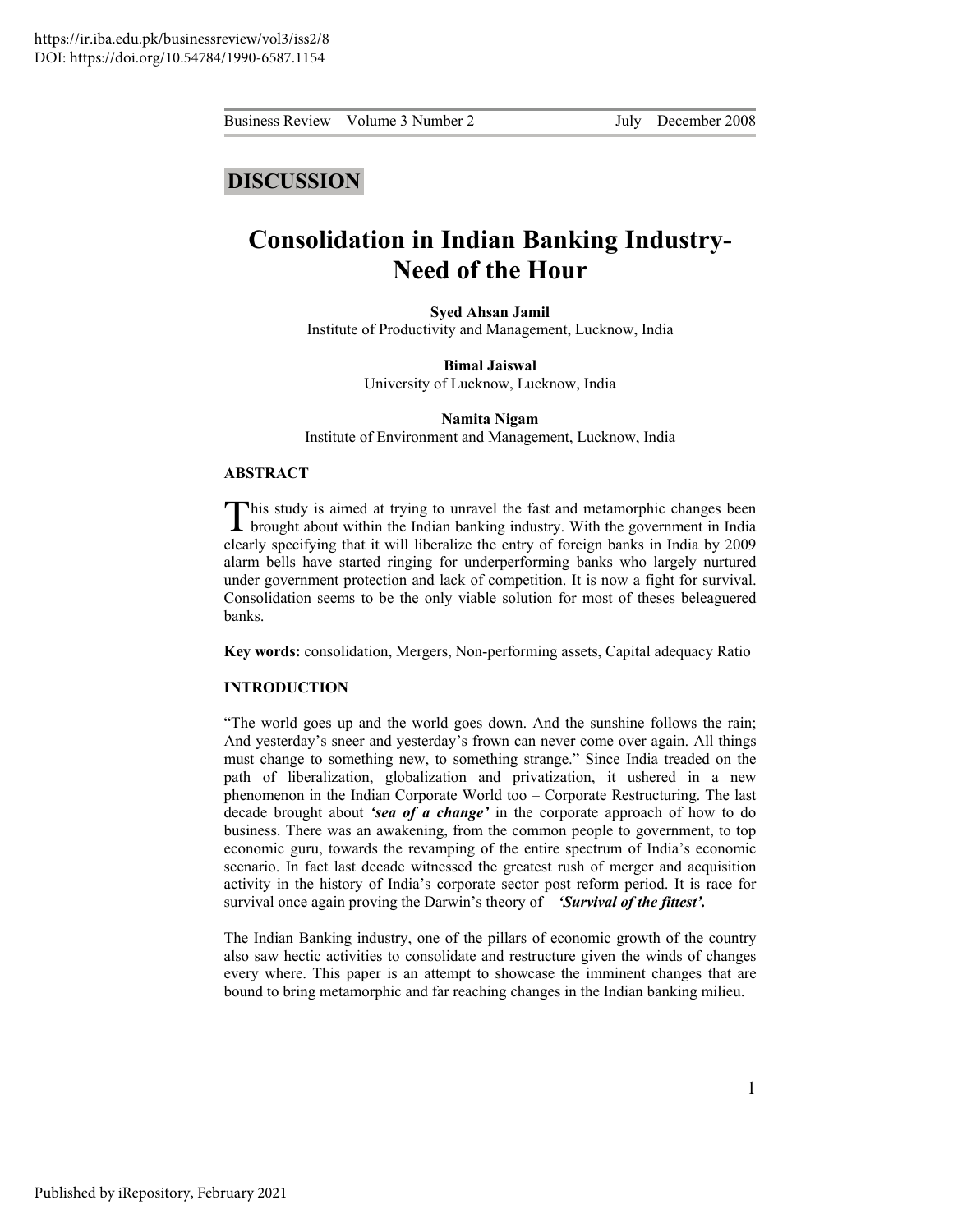#### **INDIAN BANKING INDUSTRY**

Sound and effective banking system is the foundation for healthy economy. The most striking characteristic of Indian banking system is its extensive reach. It is no longer confined to only metropolitans or cosmopolitans in India. In fact it has reached even to the remotest corners of the country. They are one of the main pillars of Indian economy's growth process. The first bank in India was established in 1786. From 1786 till date, the journey of Indian banking system can be segregated in to three distinct phases.

#### **PHASE –I**

#### **From 1786 – 1969**

The general bank of India was set up in the year 1786. Next came, the bank Hindustan and Bengal bank. The EIC established Bank of Bengal (1809), Bank of Bombay (1840) and Bank of Madras (1843) as independent unit and called it presidency banks, which were later amalgamated in 1920 to form one bank.-Imperial bank of India. A numbers of other banks viz Allahabad bank, Punjab National Bank, Bank of India, Bank of Baroda; Canara Bank etc were also set up between 1865 and 1913.

During the first phase the growth was very slow and there were approximately 1100 banks, mostly small bank with limited reach. To streamline the functioning and activities of commercial banks, the government came up with the banking Regulation Act 1949 soon after independence.

#### **PHASE II**

Govt. took the major steps in banking sector reforms in 1955, it nationalized Imperial banks and formed State bank of India (SBI). Seven banks which were subsidiary of SBI were also nationalized in 1959-60 and in 1969, 14 major commercial banks in the country was also nationalized.

The following are the steps taken by the govt. to regulate banking institutions in the country.

| 1949 |   | <b>Enactment of Banks Regulation Act</b>                     |
|------|---|--------------------------------------------------------------|
| 1955 |   | Nationalization of SBI                                       |
| 1959 |   | Nationalization of SBI subsidiaries                          |
| 1961 | ٠ | Insurance cover extend to deposits                           |
| 1969 | ۰ | Nationalization of 14 commercial banks                       |
| 1971 |   | Creation of credit guarantee corporation                     |
| 1975 |   | Creation of Regional Rural banks (RRB)                       |
| 1980 | ٠ | Nationalization of seven banks with deposits over 200 cores. |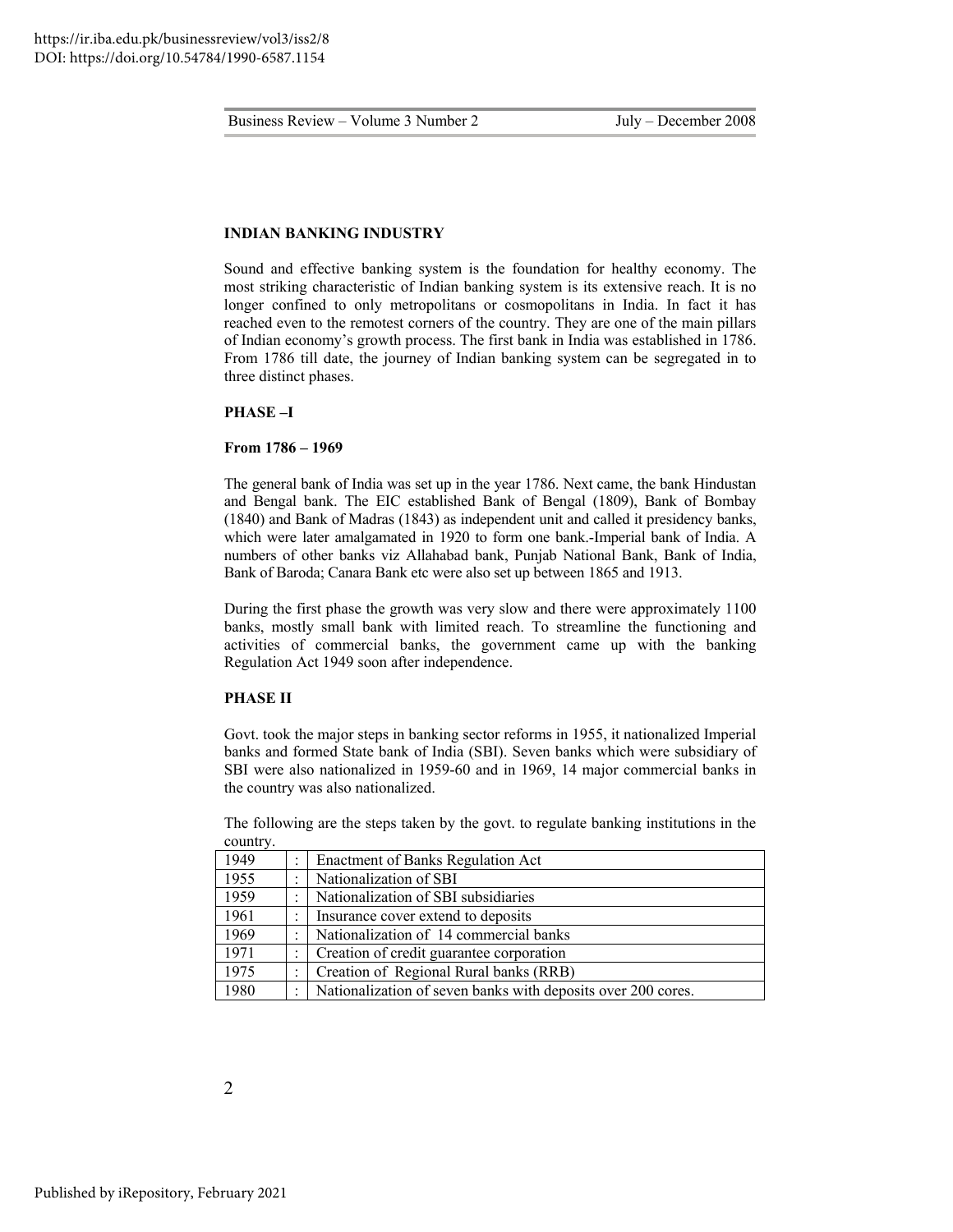#### **PHASE III**

As the winds of liberalization started , in 1992 banking industry was also liberalized with the removal of entry barrier in Indian banking industry, which saw the emergence of private sector banks who gave a new glamorous look to the banking industry. The technological savvy, customer oriented services, innovative products have become the order of the day.

#### **CURRENT SCENARIO**

Today, the Indian banking industry is in transition phase. Public Sector banks which currently account for more than 78% of total assets are saddled with Non – performing Assets (NPAs), falling revenues from traditional sources, lack of modern technology and a massive work force, while the new private sector banks are forging ahead and rewriting the traditional banking business model by way of their sheer innovation and service.

Foreign banks and the new private sector banks on an average are far more efficient than Public Sector banks. The average Return on assets (ROA) for 2005-06 was 1.52 and 0.97 for foreign and new private sector banks reported as against 0.86 for the SBI group and 0.81 for nationalized banks.

The private players however can not match the Public Sector banks great reach, great size and access to low cost deposits. Therefore one of the means for them to combat the PSBs has been through the merger and consolidation route.

The Indian banking industry comprises of many banks of various size, strengths and reach. As on March 05, there are around 100 scheduled commercial banks, four nonscheduled commercial banks and 196 Regional Rural banks. The SBI and its seven associate have around 14.000 branches, the 19 nationalized banks have 34.000 branches, the Regional Rural banks have around 14,700 branches and foreign banks around 225 branches.

If we include the branch network of old and new private banks, there are about 68,000 branches across the country and on an average one bank branch cater to 15,000 people only. Thus we can say that India is not only under banked but under serviced also. A country of 1.1 bn people has only 250 million account holders and that too having majority in metropolitan and urban cities.

On the global front, the banker's list of the top 1000 banks of the world (July 04) featured just 20 Indian banks only. In fact in the top 500 only six Indian banks featured and in the top 100 only one bank figured at the 82nd position –State Bank of India. The combined assets of the five largest Indian banks – State Bank Of India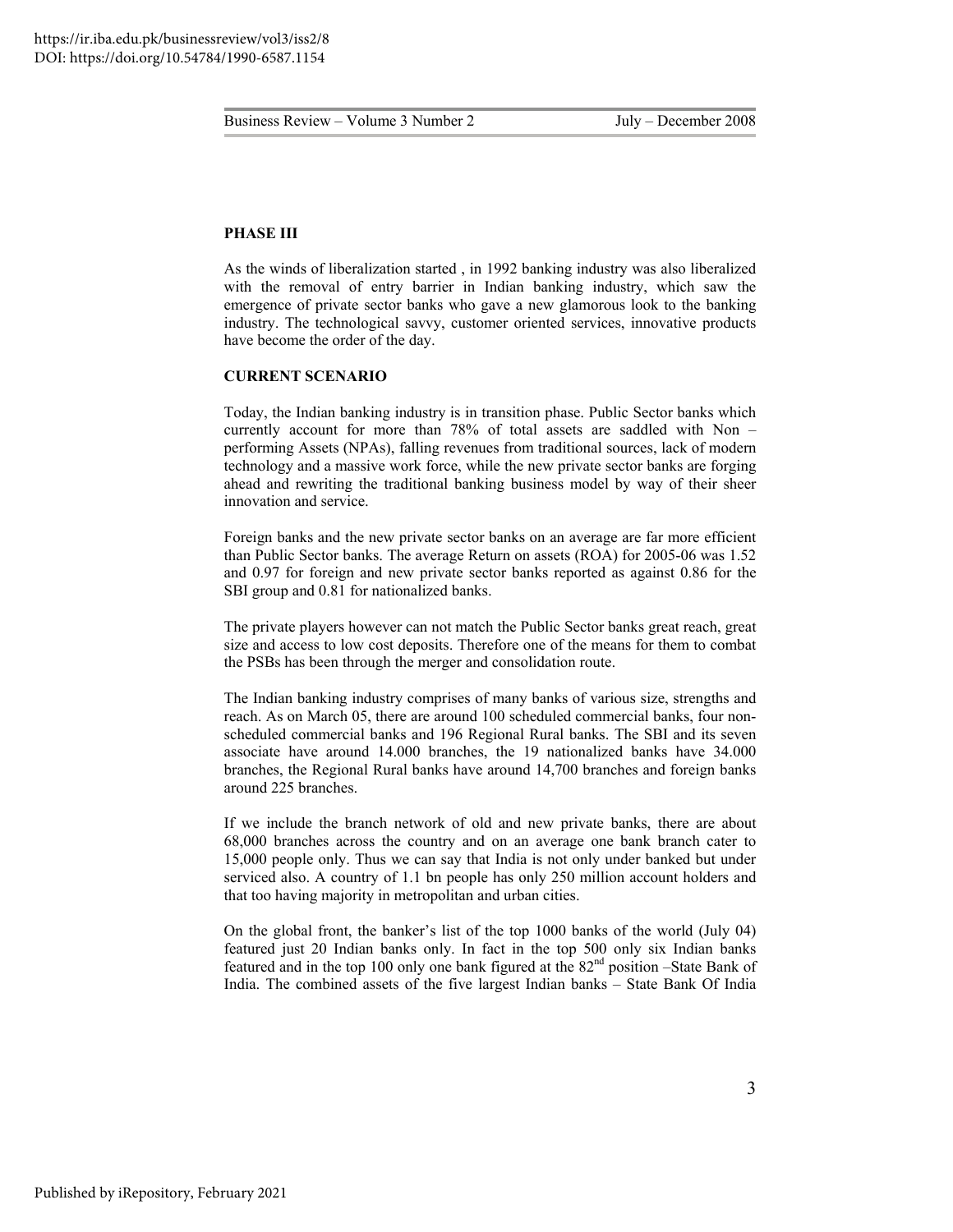(SBI), Industrial Credit and investment Corporation of India (ICICI), Punjab National Bank (PNB), Canara bank and Bank of India as in 2003, were less than the assets of largest Chinese bank, China Construction Bank, which is roughly 7.4 times the size of the SBI, which means that its ability to do business whether domestically or globally is significantly more than any one of our Indian banks.

SBI the biggest Indian bank having 100 million customers is very small in comparison to Citi bank, which has market capitalization of \$25 billion as against the SBI market capitalization of \$7.5 billion. Citi bank has a capital of \$67 billion and we have 10% of that only. Thus, it clearly shows that Indian banks lack global scale. The existence of too many banks results in the paradox of low profitability per customer for banks and higher pricing for customer.

Thus in the present scenario consolidation of banks is imperative  $\&$  it is expected that, "consolidation in the banking space is likely to gather momentum in the coming year."

#### **CONSOLIDATION**

The meaning of the word consolidation is to strength, unite or combine. However the word is viewed differently by opposing parties. For one, it is a sense of becoming stronger and bigger with more power and for other a threat. The time has come to leave this aside and seek the true meaning of consolidation where the sum of whole is greater than the sum of parts.

"Consolidation" is the crying need of the Indian banking industry" According to SBI chairman Mr. A.K. Purwar speaking at the annual FICCI banking conference in Mumbai. He said, "Four to five large players must emerge like SBI and ICICI. We need to be able to expert our banking services to the outside world."

#### **MOTIVE BEHIND CONSOLIDATION**

- 1. **Growth:** One of fundamental motives behind the merger is impulsive growth; organizations that intend to expand need to choose between organic growth and acquisitive driven growth. Since the former is very slow, steady and relatively consumes more time than the latter is preferred by firms which are dynamic and ready to capitalize on opportunity.
- 2. **Synergy:** synergy is the phenomenon where  $2 + 2 = 5$ . i.e. the business combination is more profitable than the sum of the profits of the individual firms that were combined. It may be revenue enhancement or cost reduction.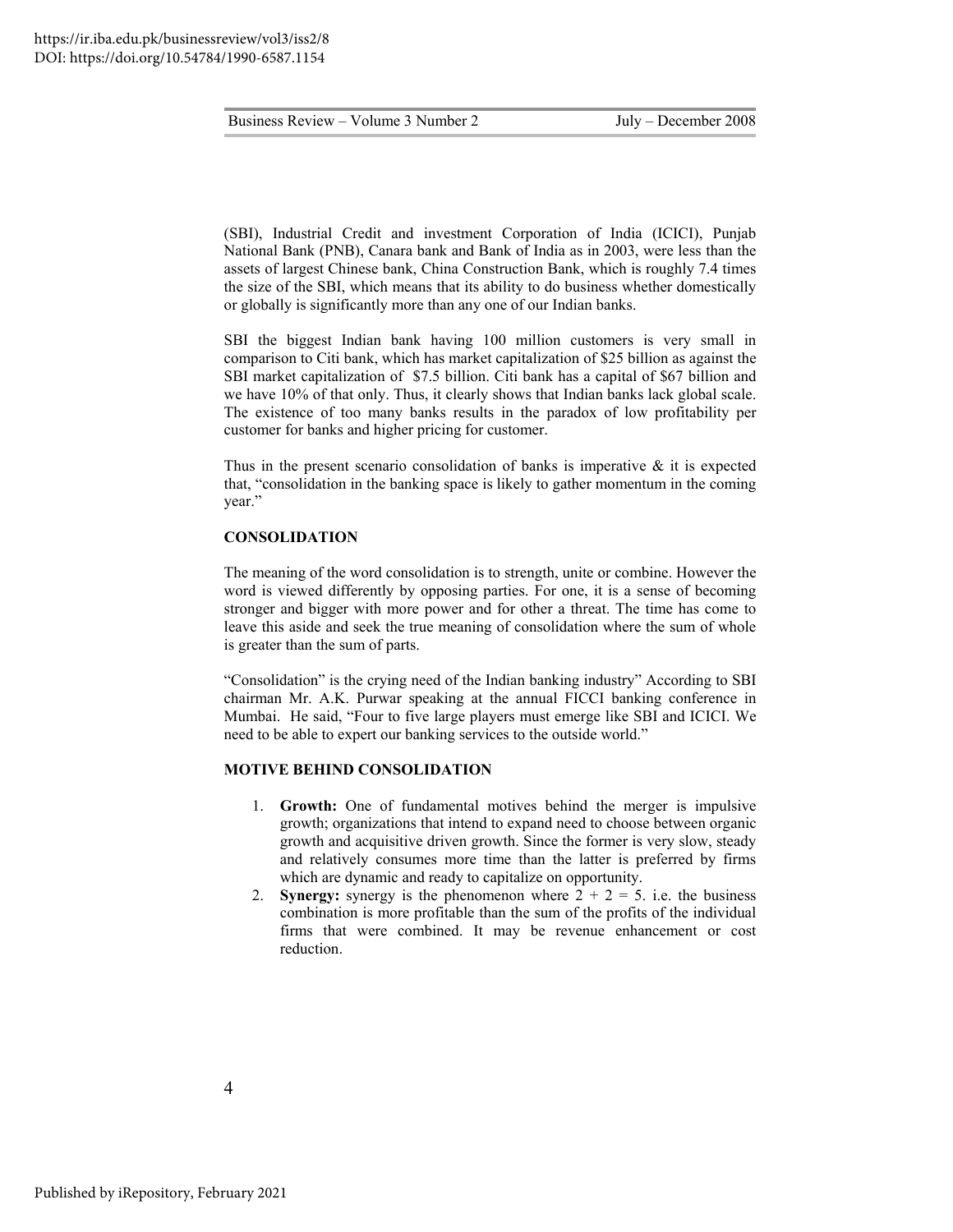- 3. **Strategic**—the strategic reason could differ from case to case basis. For e.g.—if the two firms having complimentary business interest merges, this may result in consolidating their position in the market.
- 4. **Market entry**-it is a good way of entering in new markets.
- 5. **Tax shields**—the accumulated loss of the merged firm reduces the taxable profits of the acquirer.

#### **THE ASIAN EXPERIENCE OF CONSOLIDATION**

Banking consolidation came to the fore after the 1977 economic meltdown. Japan, which had seen a virtual collapse of its system, made consolidation its forte. The crises exposed the vulnerability of a weak-banking system to economic shocks. This resulted in the emergence of three banks – Mitsubishi UFJ, Mizuho and Sumitomo Mitsui. Today non-performing asset (NPA) level has come down to 2% from a peak of 8.4% in 2002. Hong-Kong too allowed complete FDI in banking and this facilitated the takeover of several banks by Singaporean and Taiwanese banks. In Indonesia, banks had capital adequacy ratio (CAR) below 25.7 were marked for immediate closure. Consolidation among banks was therefore resorted to, resulting in the number of the banks in Indonesia, which were 239 in 1996, to come down to 138 by 2003.

In Malaysia, the regulator bank Negara has created ten anchor banks through the consolidation of 22 banks and 39 finance companies. Consolidation has resulted in the strengthening of the banking systems of these countries culminating into excellent customer serviceability and satisfaction. The overall benefit, more customers were attracted to the banking system.

#### **CONSOLIDATION IN INDIAN BANKING INDUSTRY**

M & A is not new in the Indian banking industry. Years ago Imperial bank was formed by the amalgamation of the three presidency banks.

Historically barring a few instances, all M&As in India have been part of crises management. They are forced by the regulator, the central Bank of India called Reserve Bank Of India (RBI) to protect depositor's money. To keep the public sector banking industry solvent, the RBI forced the merger of weak banks.

Few mergers among this category were taken place in Public Sector Banks in late 1960 and onwards to protect the interest of depositors of weak private banks like (Bank of Bihar with State Bank of India, 1969), Belgium Bank with Union Bank –1976.

In late 1990s, the merger of private bank have been for diverse reason like building up financial strength, capturing larger portion of the growing retail business and securing better regional presence.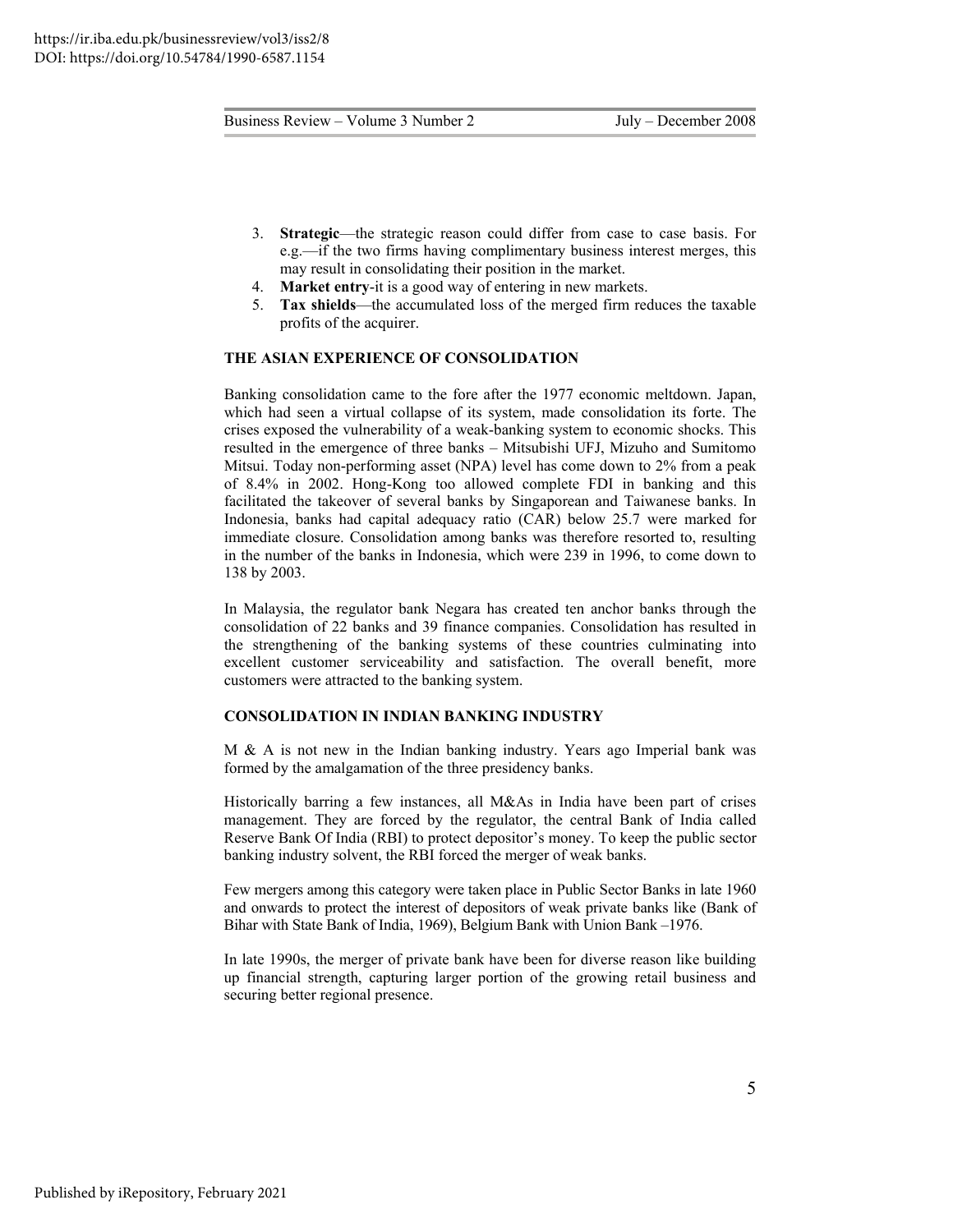The first initiative was taken in November 1999, when HDFC & Times bank shook hands. It is the first mergers in the history of Indian banking, signaling that Indian banking sector have also joined the M&A bandwagon.

A few years later in 2002 successful merger of ICICI bank with bank of Madurai and Centurion bank with bank of Punjab (2005) created the new era in this subject matter. These mergers were market driven and not entirely for the reasons of the banking stability. It is expected that in the near future we will see the merger between even stronger Indian banks which is a clear deviation from the past where only weak banks were thrust upon the strong banks in the name of consolidation.

#### **NEED FOR CONSOLIDATION**

#### **The Indian banks have less than three year to consolidate thus despite the stiff resistance consolidation holds the key to future growth due to the following:**

- 1. Due to diversified operations and varying credit profiles of banks, mergers and consolidation would serve as a risk mitigation or risk sharing exercise as well as growth engine.
- 2. Only greater scale and size consolidation could only help save cost and improve operational efficiency as could be seen in Fig 1 for public sector banks, Fig 2 for private sector banks and Fig 3 for Foreign sector banks



**Fig.1-PUBLIC SECTOR BANKS** 

**Operating cost / average assets**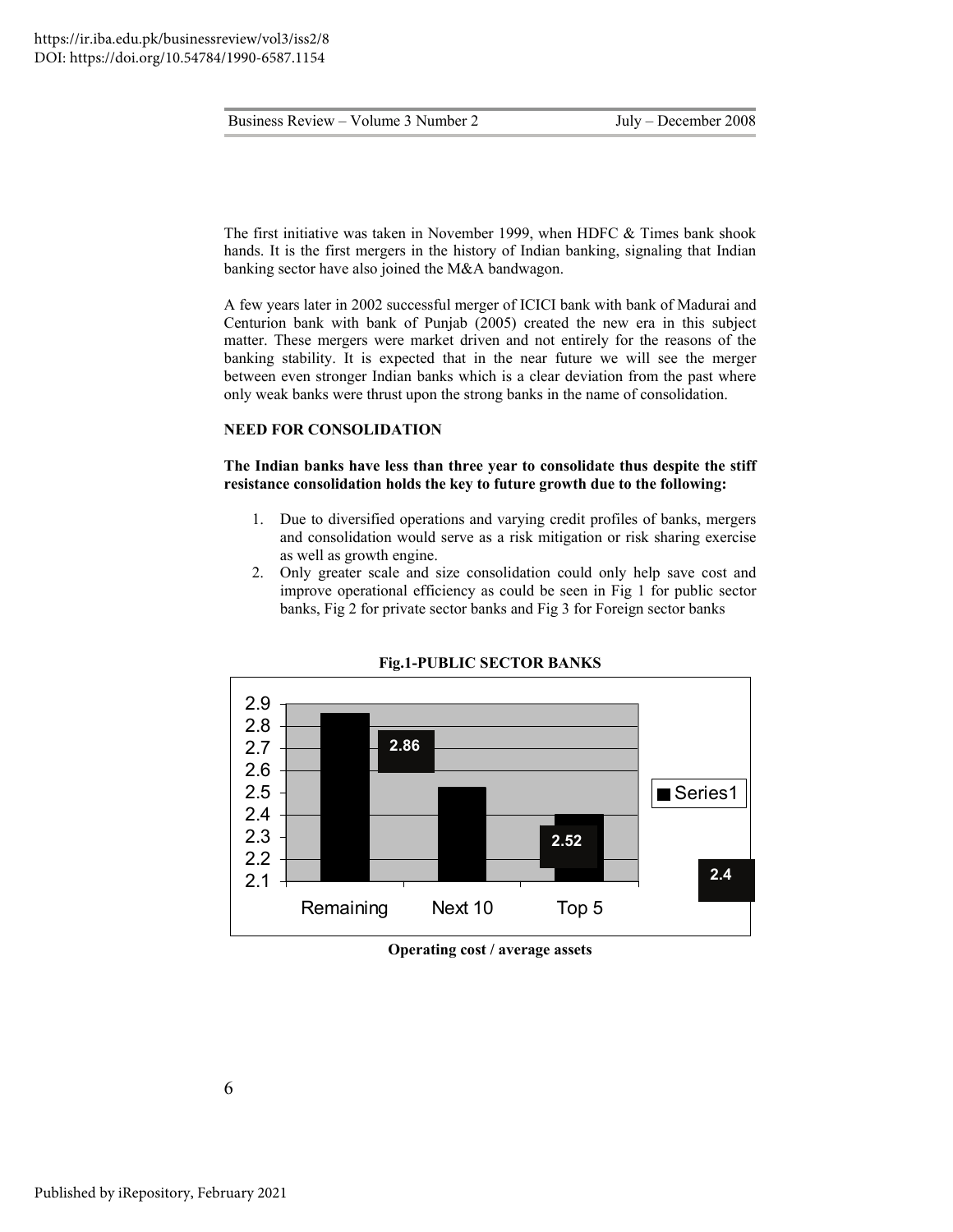

#### **Fig. 2-PRIVATE SECTOR BANK**





**Fig. 3 -FOREIGN BANK** 

- **Operating cost / average assets**
- 3. Banks will also have to explore different avenues for raising capital to meet norms under Basel II. According to Federation of Indian Chambers of commerce and industry (FICCI) of India survey, a majority of banks face an incremental capital requirement of 1-2% or more **(exhibit II)**. It is estimated that the banking system will need an added capital infusion of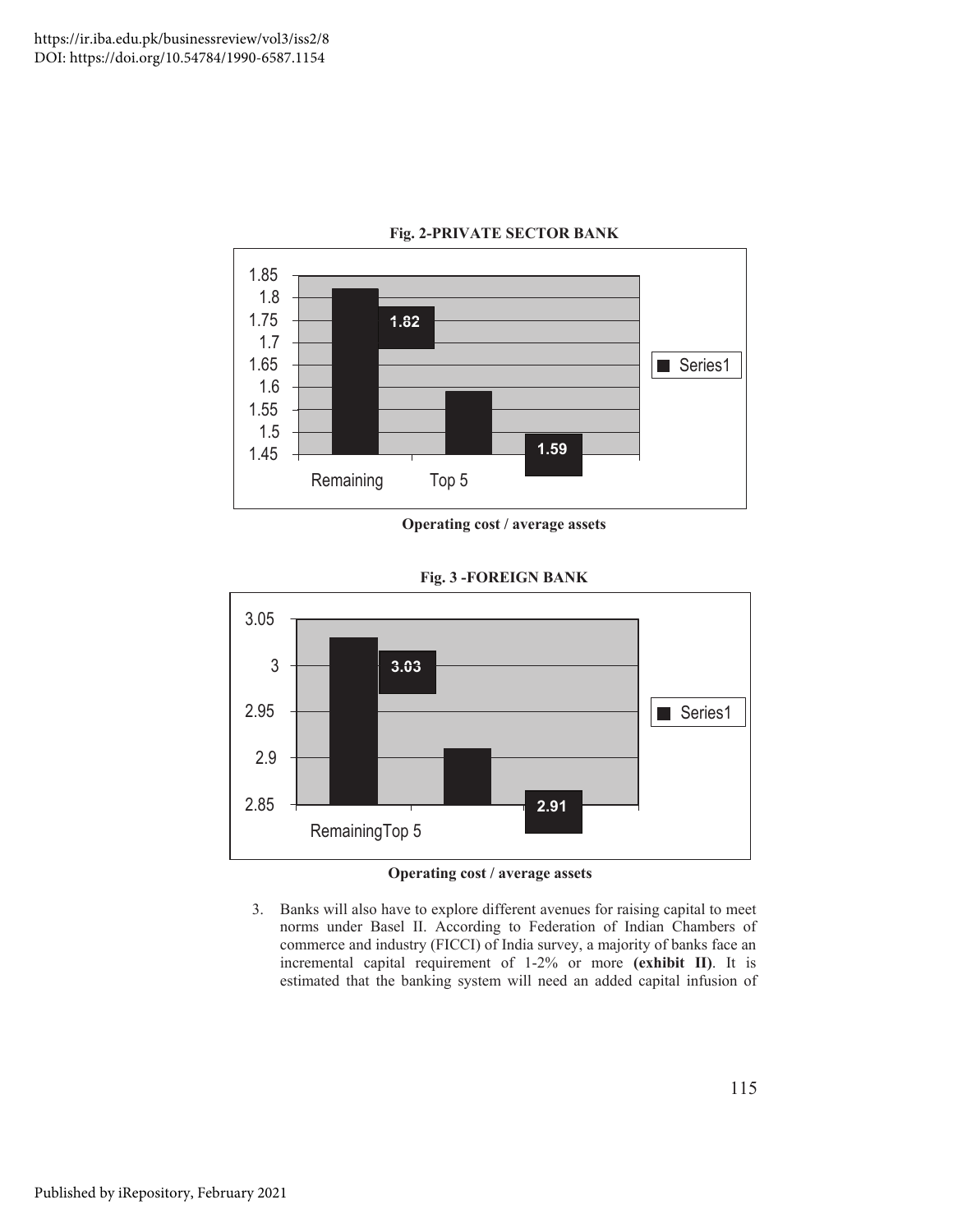around USD 9 million by March 2010. Consolidation is likely to be a best alternative to shore up their capital base.



**CAPITAL INCREMENT FOR BASAL II IMPLEMENTATION** 

Source FICCI survey on preparedness of Indian banks for basal II

#### **EXHIBIT II**

4. To compete internationally, Indian banks have to achieve better net NPA ratios, better asset quality, returns on assets and better size. So consolidation in necessary.

#### **PROBLEMS INHERENT WITH CONSOLIDATION**

If the merger and acquisition are not backed with proper due diligence exercises keeping in mind the interest of the employees and the investor it success will always be questionable or in doubts. A proper well planned strategy could only ensure its success in the long run.

#### **PROBLEMS**

- 1. Merger deal turn out to be a poor deal due to unrealistic synergies or too high price paid for the deal (DBS-POS banks deal in 2000)
- 2. Sometimes banks are not able to manage post merger issues such as customer losses (bank one lost 2 Lac customer account while integrating first Chicago in 2000), poor management communication, handing of increased size.
- 3. Integration might get very difficult due to cultural issues.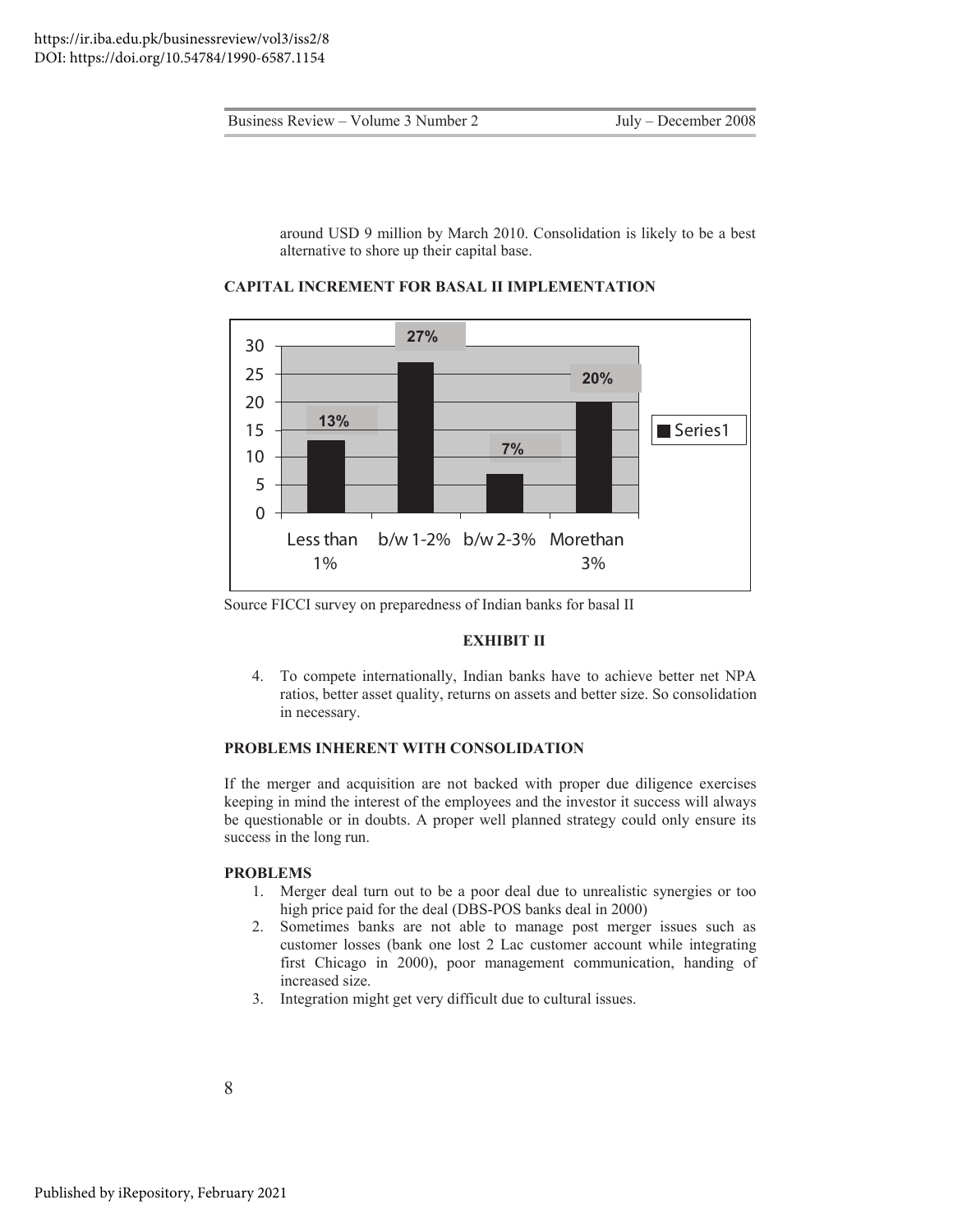**For example:** Bank merger of DBS and Deo Hing, Citi bank and Travelers Groups etc have not really created shareholder value, mainly due to cultural issues.

In India the major merger that took place in the past were to rehabilitate the weak bank and for preserving banking stability. Forced M & A as a total for rescuing ailing banks besides protecting public and depositor confidence was the strategy flowed by Indian banking industry. Some prominent merger among this category are merger of Banaras State Bank with Bank of Baroda (2002), Nedungadi Bank with Punjab National Bank (2003), Global Trust Bank with Oriental Bank of Commerce, united western bank with Industrial Development Bank India etc. most of these merger are not market driven but are the result of desperate situations faced by the central bank for reassuring the Indian investors.

In the recent times, private banks have seen voluntary  $M \& A$  activity, which is purely market driven. The merger of Times bank with Housing Development Finance Corporation (HDFC) was the first in that category. Later on the merger of the bank of Madurai with ICICI bank, reverse merger of ICICI with ICICI bank along with merger of centurion bank with bank of Punjab followed the same strategy.

Given below are some of the case studies of Mergers & Acquisition in India

| <b>Pre merger</b>     | Post merger scenario      |                       | Significance          |
|-----------------------|---------------------------|-----------------------|-----------------------|
| scenario              |                           |                       |                       |
|                       | <b>Benefits of merger</b> | <b>Key challenges</b> |                       |
| <b>Before</b><br>1.   | (i) Merger<br>gave        | 1.<br>A purchase      | the<br>Despite        |
| United<br>merger      | IDBI immediate            | consideration was     | key<br>various        |
| Bank<br>Western       | access to the 230         | just 150 cores but    | challenges,<br>the    |
| with poor asset       | branch network            | there is<br>hidden    | down ward risk        |
| quality<br>and        | of<br>United              | cost of around Rs.    | associated<br>with    |
| detoriating           | Western Bank,             | 100 cores in the      | the<br>merger         |
| financial             | thereby widening          | form of bad loans.    | appears               |
| position<br>was       | deposit<br>its            | 2. NPA of IDBI        | minimum               |
| having a gloomy       | franchise.<br><b>The</b>  | increases to $1.4\%$  | making<br><b>IDBI</b> |
| picture of<br>its     | merger gave the           | from $1\%$ before     | stock<br>attractive   |
| future.               | IDBI access to a          | merger.               | as a long-term        |
| 2. The<br><b>IDBI</b> | ready physical            | 3. UWB had an         | proposition.          |
| B/S<br>the<br>with    | infrastructure.           | employee base of      |                       |
| Rs.<br>of<br>size     | enabling it<br>to         | over 3200, which      |                       |
| 81700 cores had       | mobilize<br>low           | is $70\%$ of IDBI.    |                       |
| of<br>network<br>a    | cost funds in that        | Total strength.       |                       |
| 181<br>branches       | time where RBI            |                       |                       |

**Merger of IDBI with United Western Bank**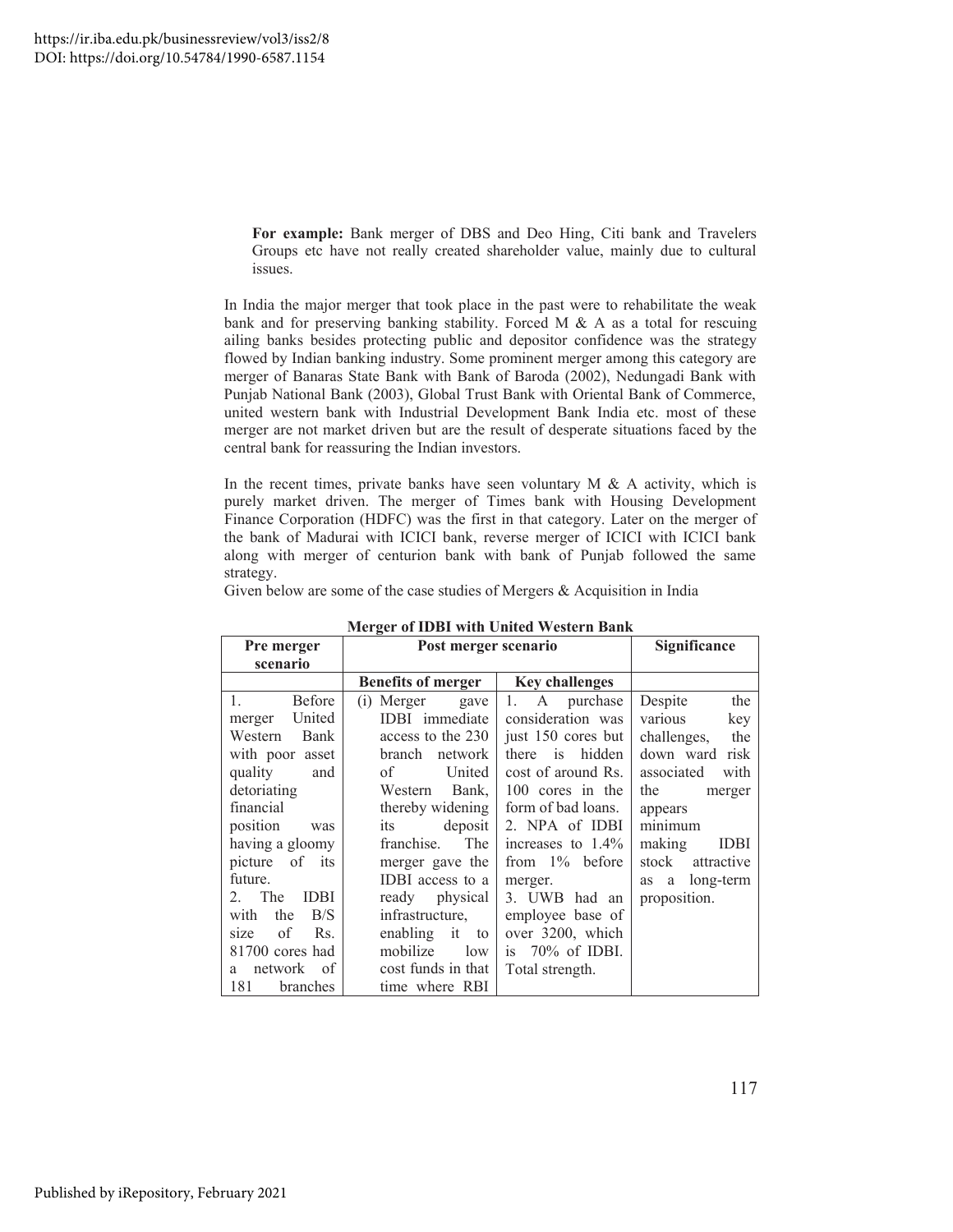| and was lacking | licensing<br>strict            |  |
|-----------------|--------------------------------|--|
| size as compare | restrain<br>norms              |  |
| to large banks. | opening<br>new                 |  |
|                 | branches.                      |  |
|                 | (ii) The merger is             |  |
|                 | likely to help                 |  |
|                 | <b>IDBI</b><br>diversify       |  |
|                 | its credit profile.            |  |
|                 | Dominate<br>1n                 |  |
|                 | industrial                     |  |
|                 | financing<br><b>IDBI</b>       |  |
|                 | get exposure to                |  |
|                 | agriculture credit             |  |
|                 | through Western                |  |
|                 | Union Bank.                    |  |
|                 | The<br>(iii)                   |  |
|                 | IDBI is expected               |  |
|                 | to get benefit of              |  |
|                 | improved deposit               |  |
|                 | Before<br>mix.                 |  |
|                 | IDBI's<br>merger.              |  |
|                 | low cost deposits              |  |
|                 | were about 9%                  |  |
|                 | of the total. And              |  |
|                 | this<br>the<br>was             |  |
|                 | behind<br>reason               |  |
|                 | <b>IDBI</b><br>low<br>net      |  |
|                 | interest<br>margin             |  |
|                 | and high cost of               |  |
|                 | fund. The access               |  |
|                 | to UWB low cost                |  |
|                 | deposit base<br><sub>1</sub> S |  |
|                 | expected<br>to                 |  |
|                 | prove advantage                |  |
|                 | for IDBI in long               |  |
|                 | run.                           |  |

### **Merger of HDFC bank and Time bank**

| Pre merger<br>scenario |    | Post merger scenario |             |      | Significance              |                                    |   |             |
|------------------------|----|----------------------|-------------|------|---------------------------|------------------------------------|---|-------------|
|                        |    |                      |             |      | <b>Benefits of merger</b> | <b>Key challenges</b>              |   |             |
| <b>HDFC</b>            |    | bank                 |             | Post | merger                    | 1. To integrate the The merger add |   |             |
| started                | 1n | 1994                 | <b>HDFC</b> |      | bank                      | retail side of two                 | a | significant |

10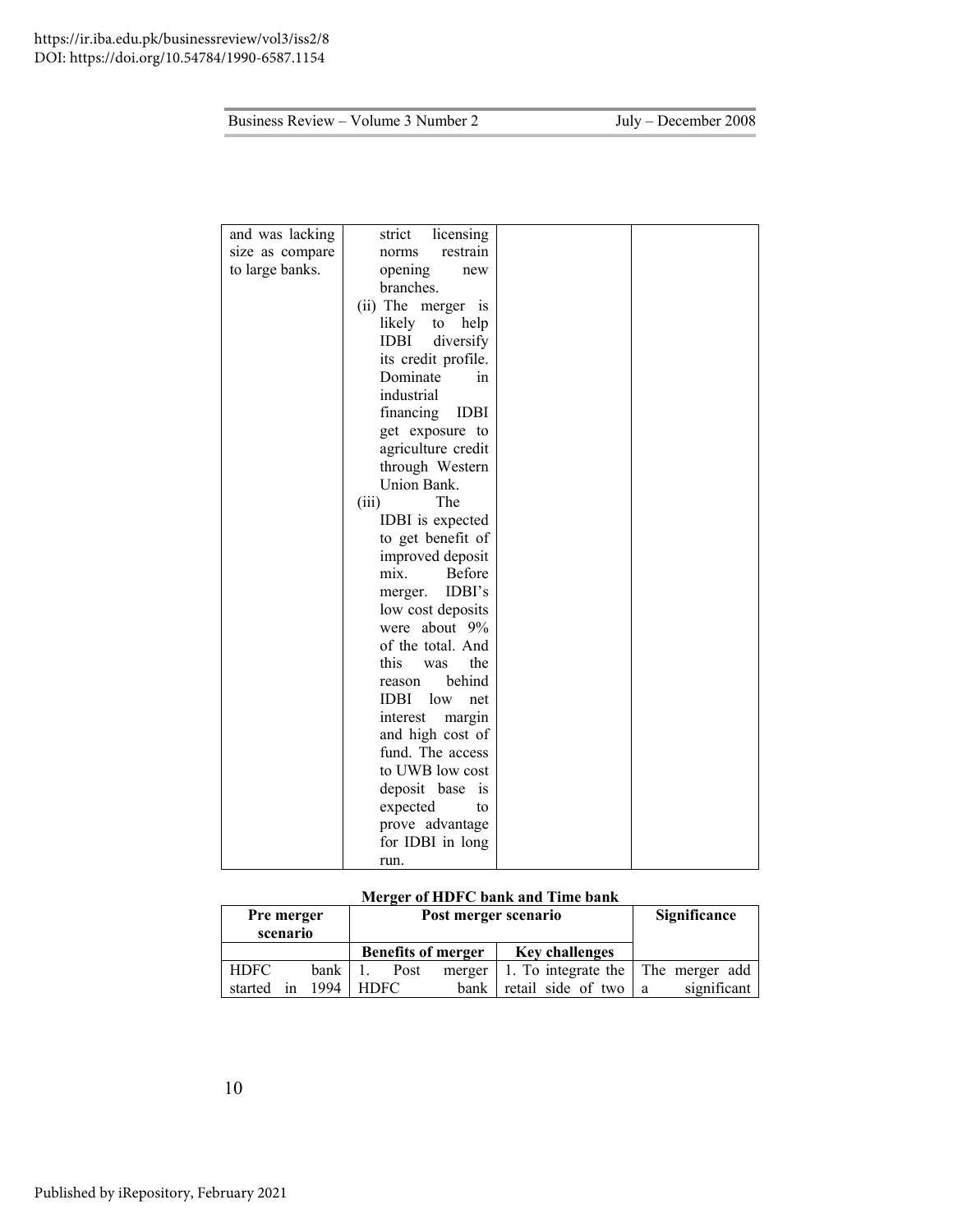| its<br>has<br>grown | emerged<br>the<br>as               | banks was difficult  | value to the bank    |
|---------------------|------------------------------------|----------------------|----------------------|
| small asset base    | largest<br>private                 | as both the banks    | in<br>of<br>terms    |
| $of$ Rs.<br>9<br>bn | sector bank in India.              | had<br>independent   | branch<br>increase   |
| $(1995-96),$<br>to  | 2. The new entity                  | proprietary system   | network,             |
| over Rs. 116 bn     | has customer base                  | for retail banking.  | expanded             |
| as on march 2000    | of<br>6, $50,000$ to               | 2. Since all the 650 | geographic           |
| with<br>a           | serve. With average                | employees<br>from    | reach, enhanced      |
| compounded          | HDFC bank's total                  | Times bank<br>had    | customer<br>base     |
| annual<br>growth    | deposit touched Rs.                | been absorbed thus   | skilled              |
| rate of 90% and     | 6900 cores and the                 | the rationalization  | manpower,<br>the     |
| of<br>115<br>total  | size of balance sheet              | of culture as early  | opportunity<br>to    |
| braches in India    | crossed<br>massive                 | as possible was the  | cross<br>sell<br>and |
| of which were       | 9,000 core market.                 | challenge before     | leverage             |
| rural branches.     | 3. Bank not only                   | the management.      | alternative          |
|                     | gained<br>from<br>the              |                      | delivery             |
|                     | existing                           |                      | channels.            |
|                     | infrastructure<br>but              |                      |                      |
|                     | the<br>also<br>from                |                      |                      |
|                     | work<br>employee                   |                      |                      |
|                     | culture.                           |                      |                      |
|                     | 4.<br>Merger<br>also               |                      |                      |
|                     | brought<br>product                 |                      |                      |
|                     | harmonization<br><b>as</b>         |                      |                      |
|                     | HDFC had the visa                  |                      |                      |
|                     | network and Times                  |                      |                      |
|                     | bank<br>had<br>master              |                      |                      |
|                     | card network.                      |                      |                      |
|                     | 5.<br>Another                      |                      |                      |
|                     | advantage is<br>the                |                      |                      |
|                     | expansion of branch                |                      |                      |
|                     | network as well as                 |                      |                      |
|                     | geographical                       |                      |                      |
|                     | coverage as HDFC                   |                      |                      |
|                     | has 65% branches in                |                      |                      |
|                     | metros while Times                 |                      |                      |
|                     | bank has only 43%                  |                      |                      |
|                     | urban branches and                 |                      |                      |
|                     | rest is rural areas.               |                      |                      |
|                     |                                    |                      |                      |
|                     | $ICICI$ hands with Dank of Madura: |                      |                      |

#### **<u>Dank with Bank of Madurai</u> Pre merger scenario Post merger scenario Significance**

| scenario |                           |                       |
|----------|---------------------------|-----------------------|
|          | <b>Benefits of merger</b> | <b>Key challenges</b> |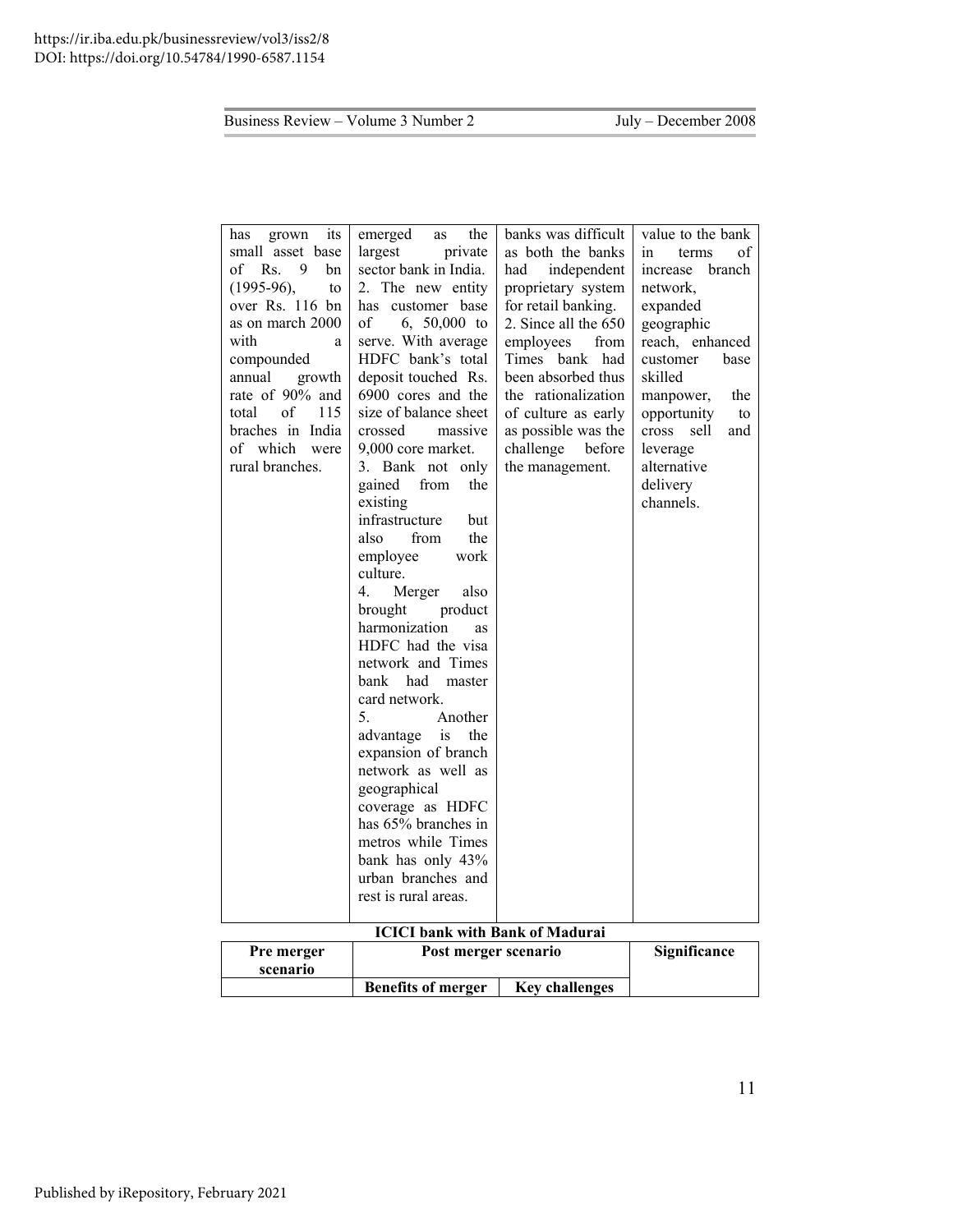| As on march 31,                | The<br>1.                      | 1. Discomfort and           | The<br>1.<br>merger |
|--------------------------------|--------------------------------|-----------------------------|---------------------|
| 2000, ICICI bank               | amalgamation                   | anxiety<br>among            | has given ICICI     |
| one of the largest             | enable then to have            | employees<br>оf             | bank a hold on      |
| financial                      | a stronger financial           | ICICI bank due to           | south<br>Indian     |
| institution had a              | operational<br>and             | generation gap as           | market which has    |
| <sub>of</sub><br>network<br>81 | structure, which is            | <b>ICICI</b><br>fast<br>a   | high<br>οf<br>rate  |
| branches,<br>16                | be<br>suppose<br>to            | growing                     | economic            |
| extension                      | capable of greater             | technology savvy            | development.        |
| counters and 175               | resource<br>/deposits          | generation<br>new           |                     |
| ATMs. The CAR                  | mobilization.                  | bank and Bank of            |                     |
| was at $19.64\%$ of            | 2. The ICICI branch            | Madurai a south             |                     |
| risk-weighted                  | network not<br>only            | based<br>old                |                     |
| asset, a significant           | increased by<br>264            | generation bank.            |                     |
| excess of 9% over              | but also increases             | 2.<br>Cultural              |                     |
| RBI's benchmark                | geographical                   | integration of the          |                     |
| and had an assets              | coverage as well as            | employee of both            |                     |
| base of Rs. 582                | convenience to its             | the banks.                  |                     |
| bn.                            | customers.                     | 3. No doubt the             |                     |
| 2.<br>Pre<br>merge             | The<br>3.<br>merger            | geographical                |                     |
| <b>BOM</b><br>had<br>an        | <b>ICICI</b><br>enables<br>to  | coverage of ICICI           |                     |
| attractive business            | ATMs,<br>provide               | bank<br>has                 |                     |
| /employee figure               | Phone<br>the<br>and            | increased<br>but            |                     |
| of Rs. 202 lac, a              | Internet banking and           | managing                    |                     |
| better                         | financial<br>services          | diversified                 |                     |
| technological                  | and products to a              | locations<br>and            |                     |
| edge and had a                 | large customer base,           | level<br>οf                 |                     |
| vast<br>base<br>in             | with<br>expected               | competition                 |                     |
| India<br>southern              | saving in cost and             | became<br>a                 |                     |
| 263<br>having                  | operating expenses.            | challenge<br>to             |                     |
| branches with 82               | 4. The ICICI bank is           | ICICI.                      |                     |
| of them in rural               | now enable to focus            | 4<br>There<br><sub>1s</sub> |                     |
| areas.                         | micro-finance<br><sub>on</sub> | increase in client          |                     |
|                                | activities<br>through          | base of ICICI               |                     |
|                                | self-help group in             | bank as big as 2.7          |                     |
|                                | priority sector<br>its         | million from its            |                     |
|                                | initiatives<br>through         | past of 0.5 million         |                     |
|                                | its acquired 87 rural          | and<br>the<br>nature        |                     |
|                                | and 88 semi rural              | quality<br>and<br>οf        |                     |
|                                | branches.                      | clients was not             |                     |
|                                |                                | uniformed.<br>Thus          |                     |
|                                |                                | challenge face by           |                     |
|                                |                                | <b>ICICI</b><br>to<br>read  |                     |
|                                |                                | define<br>its               |                     |

12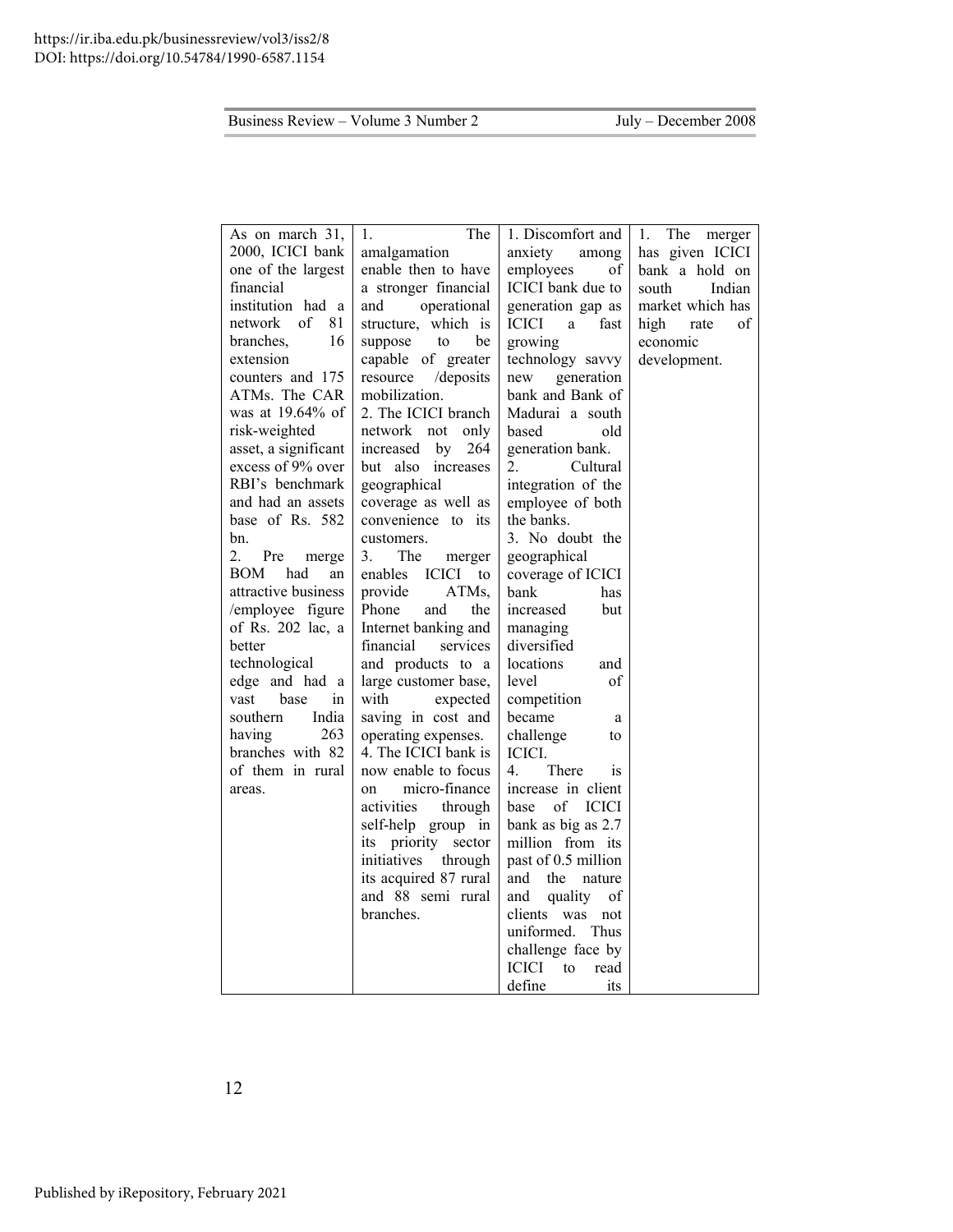|                            |                           | strategies, which                        |                              |
|----------------------------|---------------------------|------------------------------------------|------------------------------|
|                            |                           | is suited to new as                      |                              |
|                            |                           | old<br>well<br>as                        |                              |
|                            |                           | clientele.                               |                              |
|                            |                           | <b>Centurion bank and Bank of Punjab</b> |                              |
| Pre merger                 | Post merger scenario      | Significance                             |                              |
| scenario                   | <b>Benefits of merger</b> | <b>Key challenges</b>                    |                              |
| 1. Bank of Punjab          | New<br>entity<br>1.       | There has<br>been                        | The merger was               |
| was in need of             | named<br>became<br>as     | cash<br>no                               | provide<br>to                |
| efficient                  | Centurion bank of         | transaction in the                       | the<br>succour<br>to         |
| management<br>as           | Punjab.                   | course of merger.                        | Beleaguered                  |
| there was<br>rapid         | 2. At become one of       | It<br>had<br>settled                     | bank, the<br>poor            |
| rise in proportion         | the top ten private       | through the swap                         | growth of POB.               |
| of Bad Loan as             | sector banks in the       | ratio of share 4:9.                      | The Centurion                |
| well<br>growth<br>as       | country.                  | Thus<br>merger                           | having<br>bank               |
| rate had also not          | 3. Centurion bank         | be<br>share<br>must                      | sufficient capital           |
| been attractive. In        | was strong in South       | acceptable<br>to                         | base able to arrest          |
| February 2004-05           | India, Maharashtra        | share holders of                         | decline<br>the<br>in         |
| BOP's<br>advance           | and Goa, whereas          | both the banks.                          | spread<br>and                |
| growth<br>was              | bank of Punjab was        |                                          | improve business             |
| modest at about            | strong in Punjab,         |                                          | growth of BOP,               |
| 15% where much             | Haryana and Delhi.        |                                          | post merger. The             |
| of<br>the<br>private       | Post<br>merger<br>they    |                                          | merger<br>being              |
| banks<br>sector            | now nation<br>have        |                                          | value<br>same<br>to          |
| reported growth in         | wide network.             |                                          | Centurion<br>bank            |
| advances<br>in             | 4. Book value of          |                                          | holder<br>share<br><b>as</b> |
| 25%.<br>of<br>excess       | bank<br>gone<br>up        |                                          | <b>BOP</b><br>boasts<br>οf   |
| The<br><i>less</i><br>than | 300<br>Rs.<br>around      |                                          | one of the lowest            |
| impressive growth          | cores. This higher        |                                          | cost of deposits in          |
| advance was<br>in          | book value will be        |                                          | banking industry             |
| not able to offset         | helpful to mobilize       |                                          | as about $4.24\%$            |
| decline<br>in<br>the       | the fund at lower         |                                          | alternatively<br>but         |
| from<br>income             | rate for combined         |                                          | the<br>merger<br>is          |
| investment                 | entity.                   |                                          | win-win for the              |
| portfolio<br>leading       | 82%<br>of<br>5.<br>the    |                                          | holder<br>share              |
| sharp fall in<br>to        | of<br>businessman         |                                          | customer<br>and              |
| operating<br>profit        | Centurion<br>bank         |                                          | staff of the two             |
| while<br>Centurion         | retail<br>for<br>comes    |                                          | The<br>banks                 |
| bank<br>showing            | while<br>of<br>bank       |                                          | the<br>for<br>reason         |
| growth in<br>rapid         | Punjab is strong in       |                                          | merger<br>1S                 |
| from<br>advances           | the<br>small<br>and       |                                          | fantastic<br>fit<br>in       |
| 1500<br>cores<br>to        | medium enterprises        |                                          | οf<br>forms                  |
| 2500 cores in just         | segment<br>and            |                                          | achieving<br>scale           |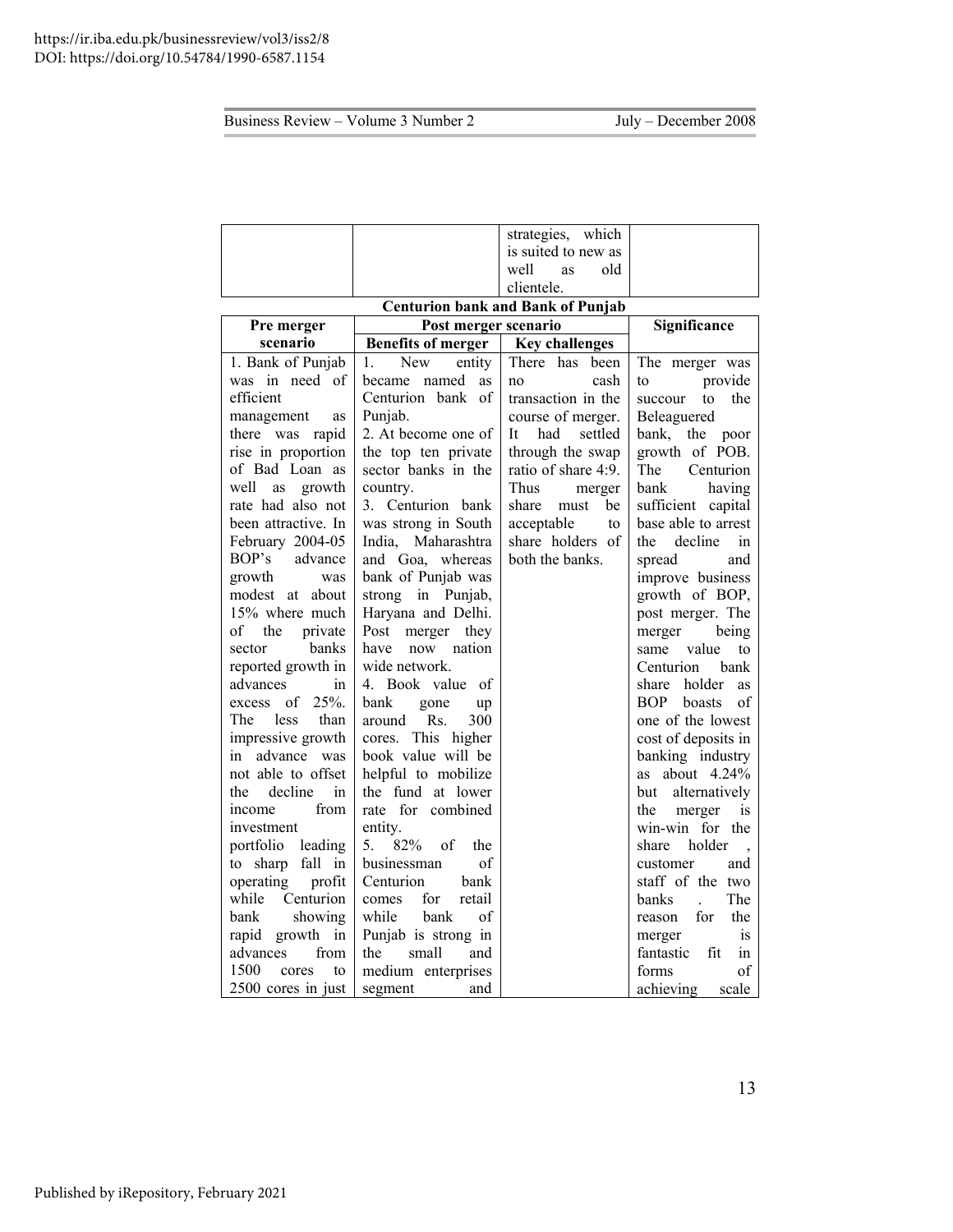| 15 months since           | agricultural<br>sector.      | and geographical |
|---------------------------|------------------------------|------------------|
| end of the march   Merger | profit                       | presence.        |
| 2004.                     | diversity<br>1n              |                  |
| 2. Centurion bank         | operational activity         |                  |
| has<br>a                  | strong and combined bank     |                  |
| presence in<br>the        | full<br>service<br><i>is</i> |                  |
| the  <br>and<br>west      | commercial<br>bank           |                  |
| south,                    | the BOP with strong presence |                  |
| has<br>a                  | strong in the retail, SME    |                  |
| in the<br>presence        | agricultural<br>and          |                  |
| north.                    | segment.                     |                  |

#### **FUTURE MERGER POSSIBILITIES**

Indian banking industry is likely seen many more merger in the coming future.

The government has been mulling with the idea of merger of two PSB –Union Bank of India and Bank of Baroda. The new entity – Union Bank of India and Bank of Baroda will have an assets base on over Rs. 1,43,175 or and will become second largest commercial bank, overtaking ICICI (Rs. 125229 or), the largest being the State Bank of India (Rs. 4,07, 815 or).

Ideally State Bank of India should merge its seven associate banks with itself. If there is merger of three big Indian banks – Punjab National Bank, Canara Bank and Bank of Baroda, the combine entity will be having as asset base of Rs. 6,51,588 or and branch network of over 17000. With this asset, it will emerge as formidable force in Asia out side Japan.

If there could be a merger of Punjab National Bank and Bank of Baroda; the merged entity would be catapulted in to big league with Rs. 1, 87,437 cores asset base and 7,714 strong branch networks.

Other mergers that could lie on the horizon may be of relatively smaller banks like Vijay Bank and Allahabad bank, Punjab and Sindh bank, Dena Bank and United bank of India or Karur Vysya, City Union and Federal Bank etc.

#### **CONCLUSION**

Presently Indian banking industry is growing by 15-17% annually as compare to 1- 2% growth rate of European bank. So enormous opportunities exist and industry needs to serve million of people who are out of the banking network.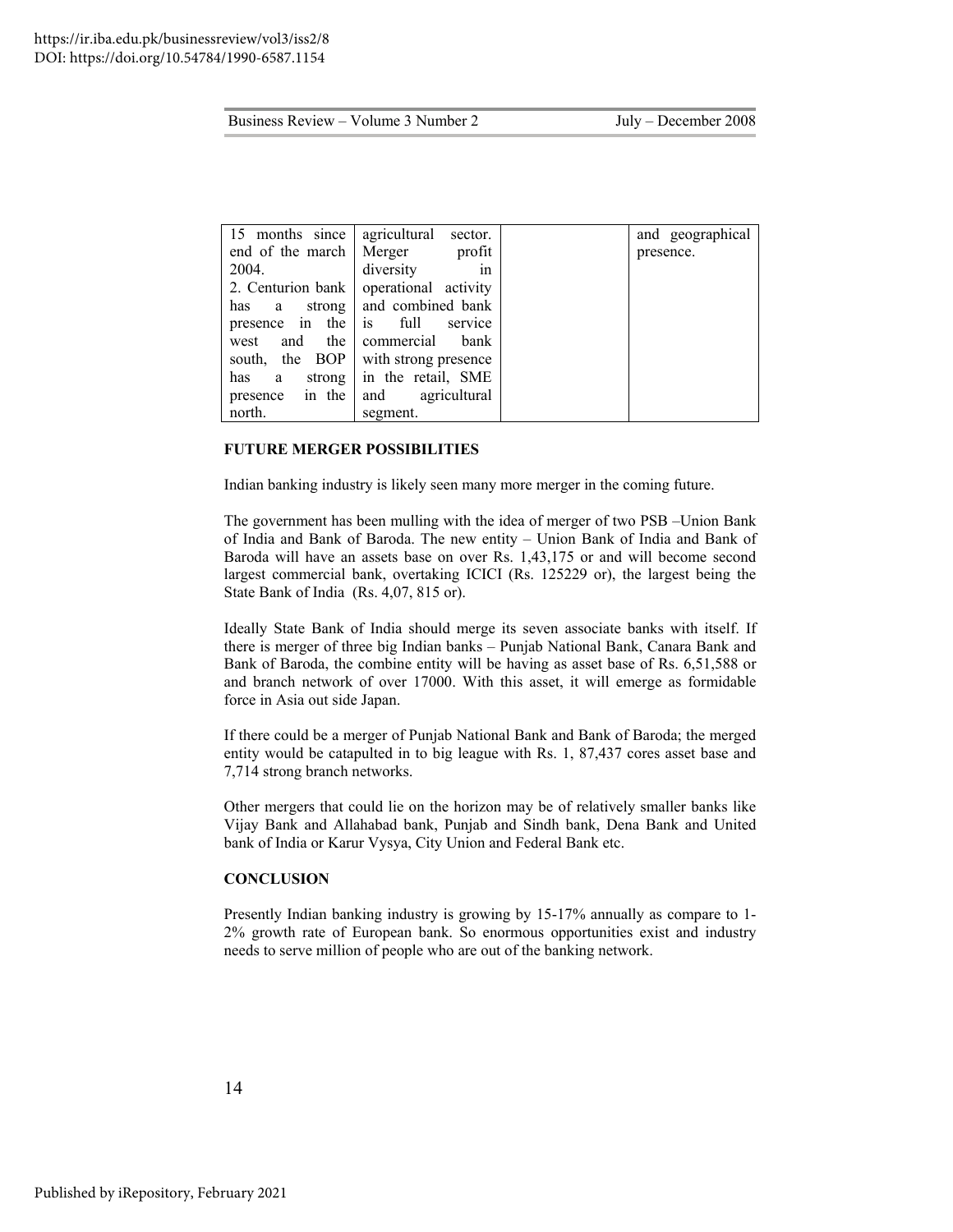In the year 2009, the government of India will lift severe restriction on the entry of foreign bank thus giving them all freedom to open branches acquire competitors and plan for the growth that till now are only enjoyed by their domestic counter parts. Therefore it is an open secret that Indian domestic banks whether public or private have time till 2009 to set their house in order or face tough competition from these big and fiercely competitive foreign banks. It seems that the only solution that lies with most of the Indian banks in order to save them from these predators is to tread the path of consolidation and synergies with respect to their reach, innovative products and excellent customer facilities.

Thus post April 2009, the banking scenario is expected to change dramatically and bank consolidation assumes significance from the point of view of making Indian banking system stronger and sound with rapid growth leading to sustainable development of the Indian Economy.

#### **REFERENCES**

The merger mantra, Sridhar V., Frontline, Vol. 21, Oct 2004.

Justin Paul "Strategic Management of Merger Decision and swap Ratio valuation." A case study of Bank of Madurai with ICICI Bank, IBA Bulletin Special Issue 2003.

Indian Banking Association Report on Banking, Vision 2010, 2003

Merger and Acquisition for consolidation in Indian Banking Industry; The Success Mantra, Dr.K.Mohan, Management Trends Vol.3 No.1 2005-06.

Marriage Season: Who will tie the knot, Business Standard, Banking Annual 2006.

Radhi Kamath, IDBI-United Western Bank Merger- A Case Study, IBA Bulletin.

A. Vasudevan, Survey on the Merger scene in the Banking Sector.

IBA Bulletin Special Issue on consolidation in Indian Banking Industry M&A, January 2005, Vol. XXVII

RBI Bulletin, Various Issues. [www.google.com](http://www.google.com/)  [www.rbi.org](http://www.rbi.org/)